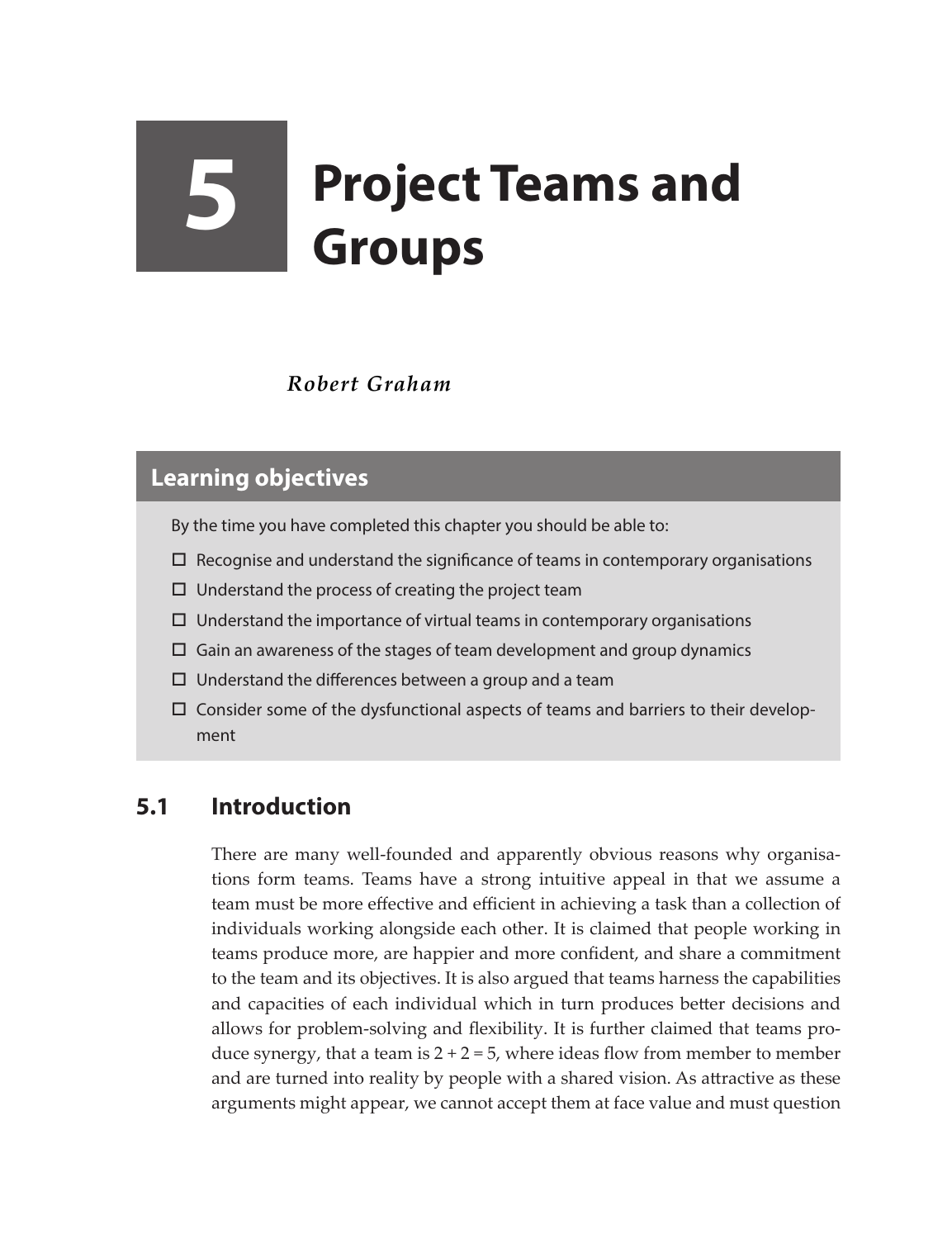and examine the role of teams in organisations, for if it were so simple each and every organisation could simply re-designate their various work groups as teams and all of their perceived benefits would flow to the organisation.

Some of the questions we will consider in this chapter include, what is a team and why do organisations form them? Is a team different from a group? Do teams come fully-formed or do they go through stages of development? What are the strengths and weaknesses of a team-based approach to work? What are the characteristics of an effective team?

Groups are by no means restricted to the workplace; they play a central role in our lives and Huczyniski and Buchanan (2015) point out that each of us is on average a member of five or six groups and they distinguish between primary and secondary groups. Primary groups are those such as family and close, lifelong friends, that provide us with psychological and emotional support and to whom we have strong connections. Secondary groups are akin to associations or affiliations with like-minded people. For example, membership of a sport or hobby club such as country dancing or a member of a choir, and these are groups that people choose to join. Secondary groups also encompass work relationships, where labour is exchanged for payment and where the relationships between members might be termed transactional, but it is groups within a work context that we are concerned with here.

## **5.2 Team work in contemporary organisations**

As organisations have become flatter and less hierarchical in recent years, they have placed an ever-increasing emphasis on the human resource (people) and explored ways of leveraging the knowledge and talents of employees by granting them greater autonomy and discretion over their work. Robbins (2012) cites research that demonstrates the extent to which teams have become the new norm in organisations. The same research highlighted the extent of this trend by pointing out that 66% of EU workers perform part of their work in teams and across Europe, team-working is most common in the UK where 81% of employees report working in teams, with the lowest levels found in Italy and Lithuania at 41 and 38% respectively. The predominance of teamworking is in manufacturing rather than service sectors, but in the USA 54% of the 600 leading companies use self-directed teams. In Europe, some form of teamworking exists in 36% of all workplaces. Australia witnessed a dramatic increase in the number of people working in teams, rising from 8% to 47% between 1988 and1991. According to Thompson and McHugh (2004), 72% of British workplaces have at least some core employees in formally designated teams, with 80% of workplaces with